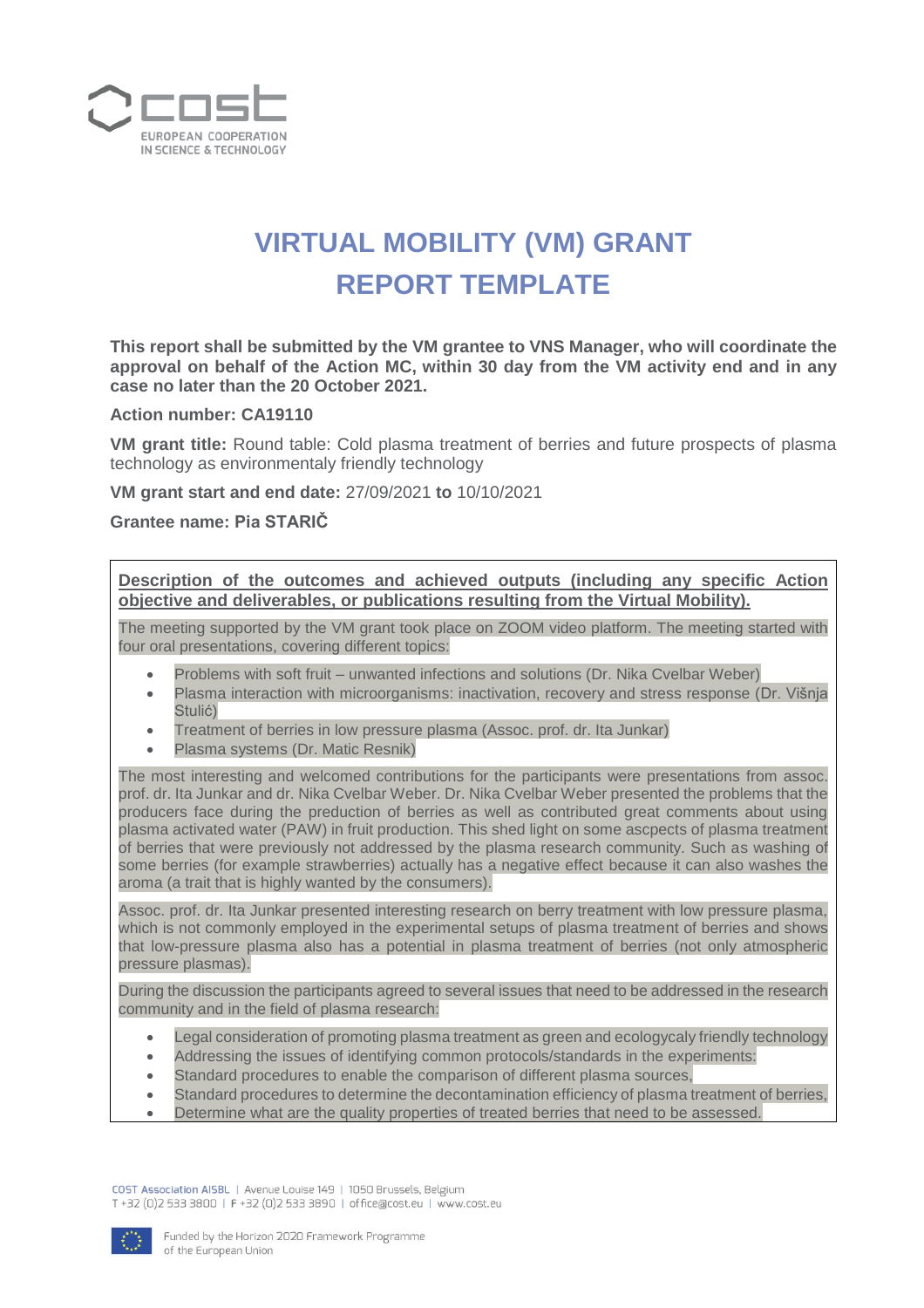

In addition, it was proposed by the work group leaders that we provide an additional extended report of the meeting that will be used as a basis for the production of possible prospective paper and will contribute to the Technical Roadmap of the PlAgri COST action.

## **Description of the benefits to the COST Action Strategy (what and how).**

The round table meeting on plasma and berries has also benefited to several points in the COST Action Strategy:

- It enabled us to create a multidisciplinary discussion and encourage the participants to enter the PlAgri COST action. One participipant from the industry (PLAZMATEK) showed great interest in joining the PlAgri action which will additionaly increase the potential of finding partners both in academia and industry.
- The meeting enabled the sharing of new knowledge, such as possible decontamination of berries infected with *Drosophila suzukii* with low-pressure plasma. Expert from the production of berries also advised that washing of the berries with plasma activated water (PAW) might not be applicable to most berries as washing causes the removal of the aroma. Thus this metod of decontamination with plasma technology might not be useful. Additional concern with plasma treatment of berries was exposed, as the plasma can also cause the etching of the berry surface/coat that protects the fruit and its presence is also highly desirable by the consumers/buyers. Thus the researchers should strive towards the use of the plasma treatments with very low etching effects in case of berries.
- The meeting also enabled the support and involvement of early career investigator and female researcher to gain valuble experience in organizing and leading the meeting and roundtable discussion.

## **Description of the virtual collaboration (including constructive reflection on activities undertaken, identified successful practices and lessons learned).**

The invitations were sent to COST action members, as well as through other forms such as social media (LinkedIN). Short contributions about the plasma treatment of berries from other laboratories were incouraged, however we did not receive any interest. Along with the registration through Google forms, the participants were asked a few questions that would help us with the organization of the event. We received a total of 47 registrations, from all over Europe (Italy, Spain, France, Germany, Portugal, Slovenia, Croatia, Serbia, Poland,...). 46.8% (22 answers) of the registered participants were not the members of PLAGRO COST action. 70.2% (33 answers) of the participants had no experience with plasma treatment of berries. Participants with experience in plasma treatment with berries mostly used blueberries as subject for the experiments. Most of the participants used dielectric barrier discharge (DBD) plasma or DBD jet. Only one participant stated the use of low pressure plasma for treatment of berries in their laboratory.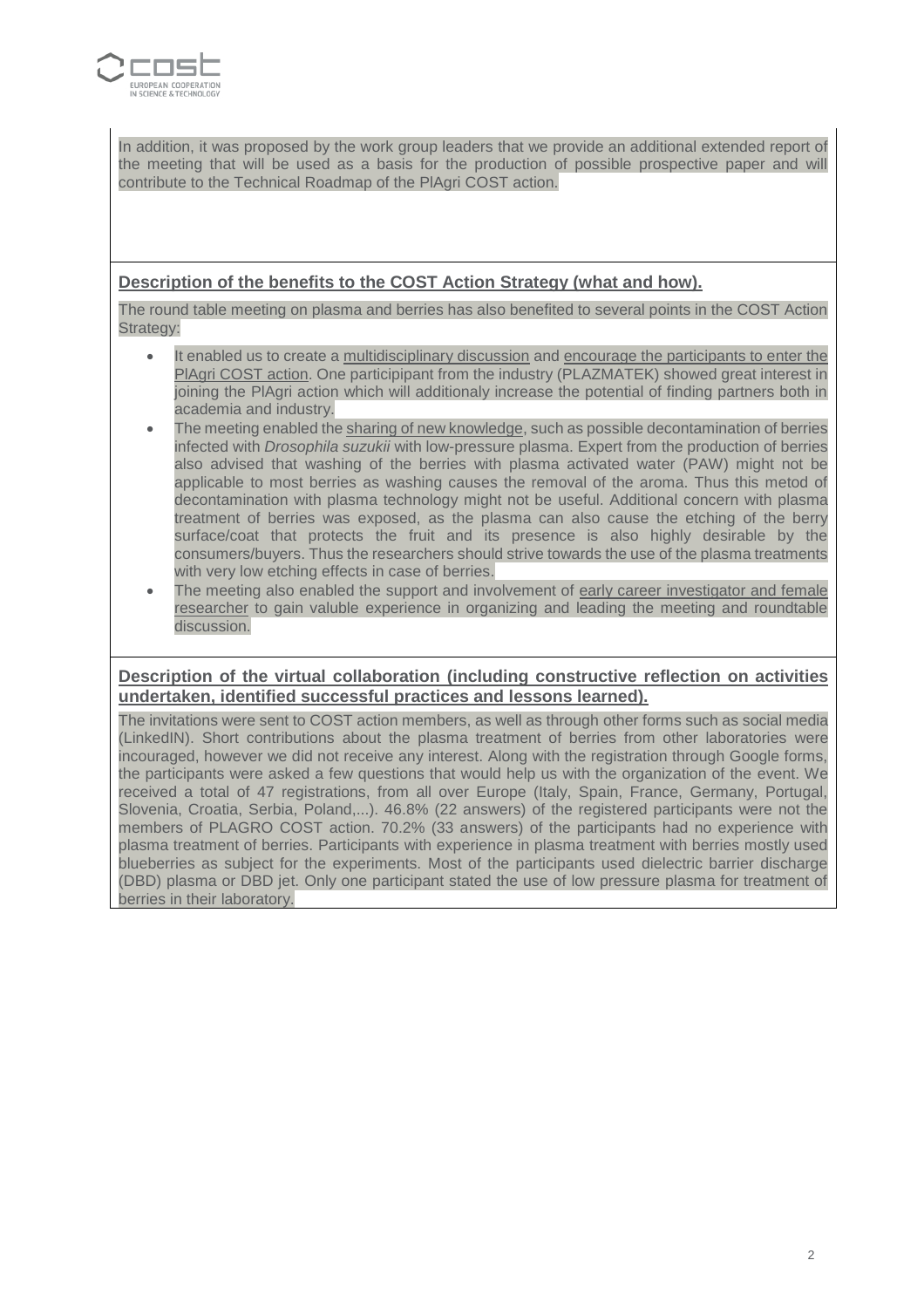







*Figure 2:The most commonly used plasma devices*

The virtual collaboration, the round table on plasma on berries, was successfully executed. The activity took place on the ZOOM video platform. The total number of participants in the meeting was 38 people. The meeting started with four oral presentations covering four different topics:

- Problems with soft fruit unwanted infections and solutions (Dr. Nika Cvelbar Weber)
- Plasma interaction with microorganisms: inactivation, recovery and stress response (Dr. Višnja Stulić)
- Treatment of berries in low-pressure plasma (Assoc. prof. dr. Ita Junker)
- Plasma systems (Dr. Matic Resnik)

The most exciting and beneficial contributions with presentations were from assoc. Prof. dr. Ita Junkar and dr. Nika Cvelbar Weber. Dr. Nika Cvelbar Weber presented the problems that the producers face during the production of berries and contributed great comments about using plasma-activated water (PAW) in fruit production.

After each topic, the participants had the opportunity to ask questions about the presentation. After the presentations, the meeting continued with the round table discussion, where the participants actively participated. However, experts from specific fields were absent. For future roundtables on similar topics, experts from the field of environmental and food safety legislation would provide significant input on the potential of plasma technology as an environmentally friendly technique.